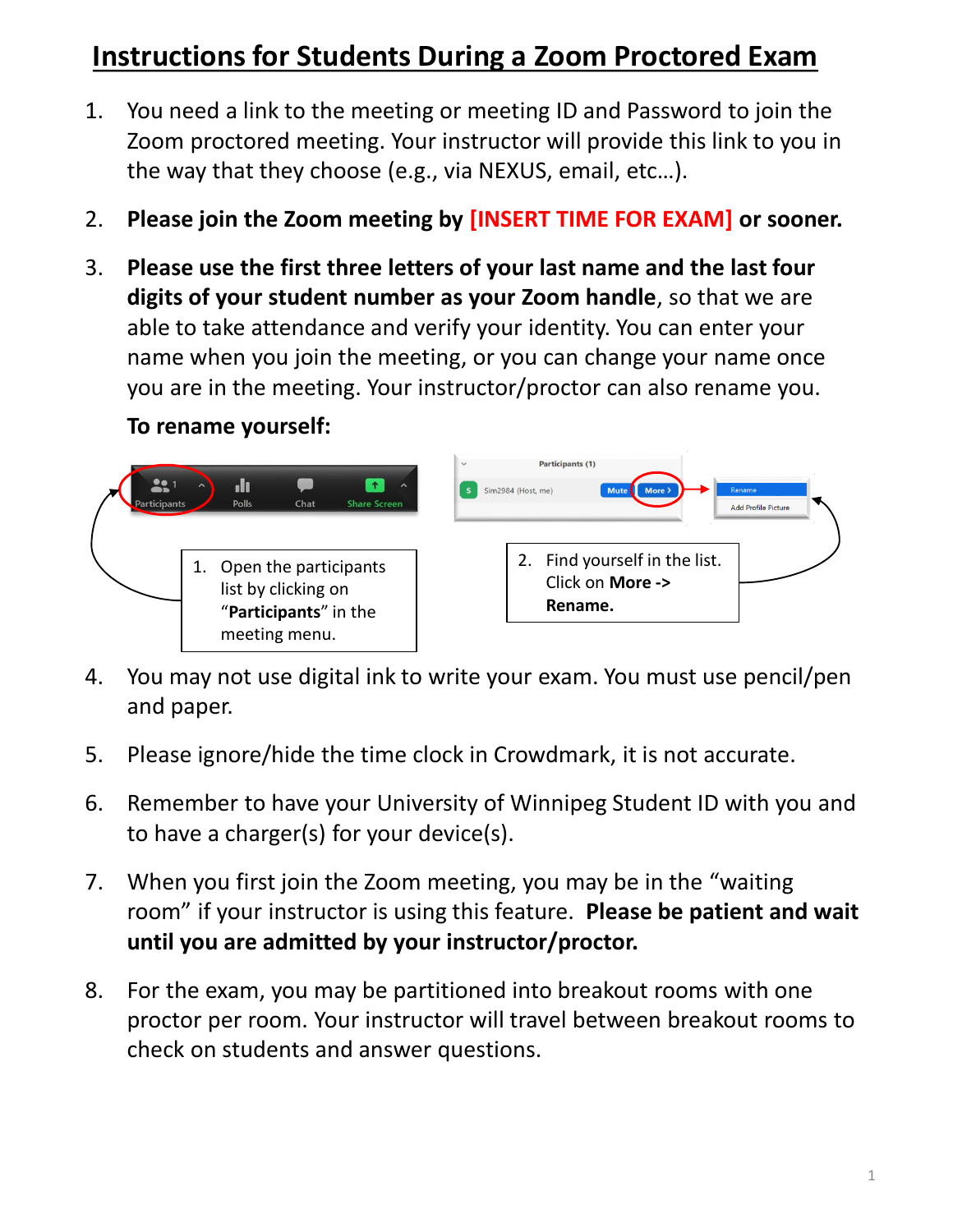9. Keep yourself muted during the exam and use the Zoom chat feature to let your proctor know you have a question. The proctor will either answer your question or alert your instructor. **Please be patient while you wait for assistance.**





**Note**: This is the "Ask for Help" button. Please **do not use this** unless the instructor has given you permission. This option is only available in a breakout room and will send a notification that you have a question directly to the instructor.

- 10. At **[INSERT TIME FOR EXAM]**, the proctors will tell you to quit writing the exam and begin uploading your answers. **You must stop writing at this time and start uploading to Crowdmark (or NEXUS if your instructor is using it).** You will receive at least 45 minutes to upload.
- 11. If you are done with the exam early, please let your instructor and proctor know and wait until you are given permission to upload.
- 12. If you have any issues uploading your exam, let the proctor know about this immediately by using the chat. They will then assist you.
- 13. If you are disconnected for any reason, please re-connect ASAP. If it is a longer disconnection, please immediately email **[INSERT Instructor email]** if you still have an internet connection**.** Otherwise, please call your instructor immediately at **[INSERT Instructor phone number].**
- 14. Please review all instructions given on the exam.

**Important:** The proctored exam **may be recorded for later review**. Instructions/proctors will be monitoring for any evidence of academic dishonesty. Please see the statement about recording in your course outline. Ask your instructor if you have any questions about the recording.